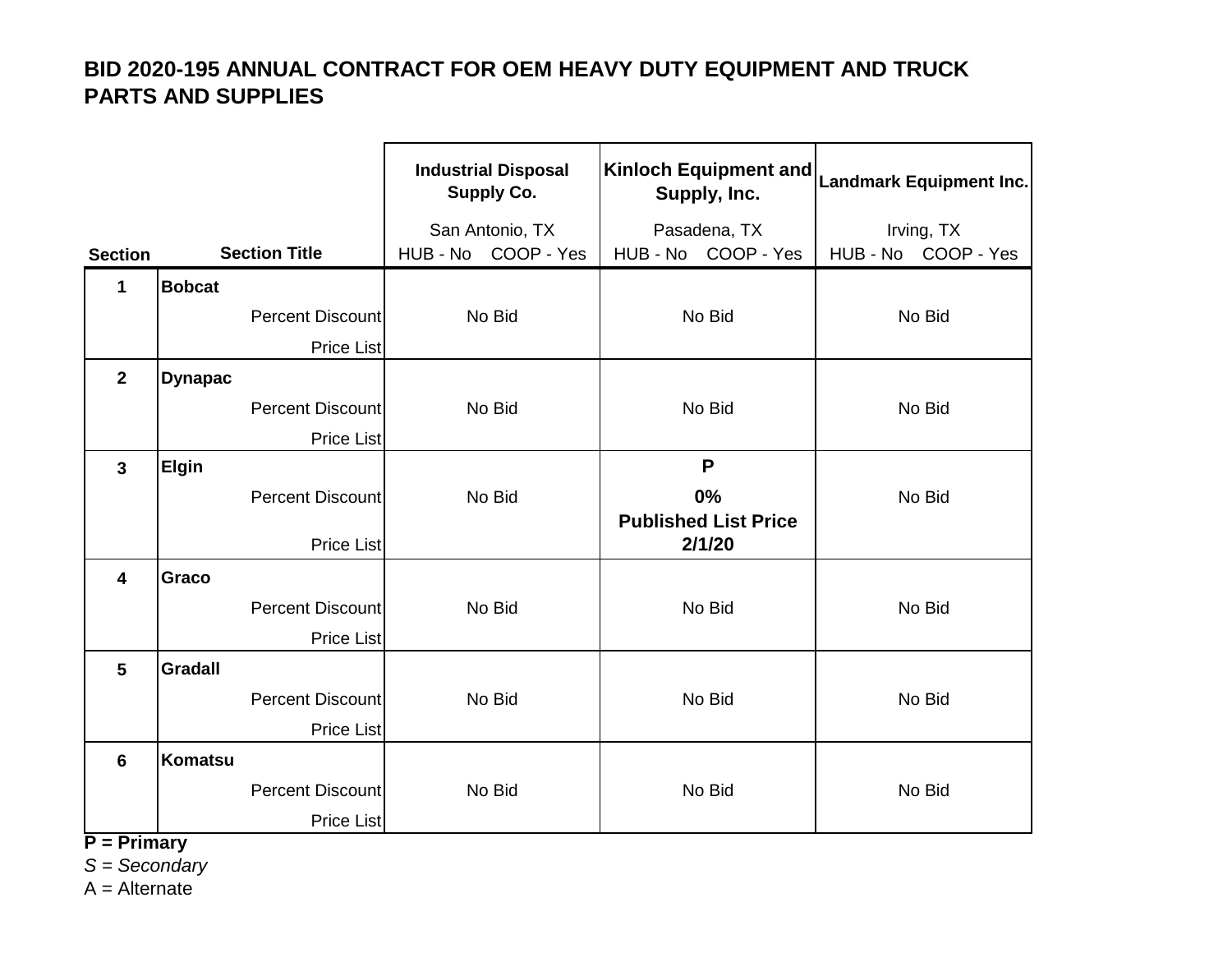|                         |                |                          | <b>Texas Kenworth Co.</b><br>d/b/a MHC Kenworth | <b>Rush Truck Centers of</b><br>Texas, LP d/b/a Rush<br><b>Truck Center, Fort Worth</b> | <b>Underwood Equipment</b><br>Co. |
|-------------------------|----------------|--------------------------|-------------------------------------------------|-----------------------------------------------------------------------------------------|-----------------------------------|
|                         |                |                          | Fort Worth, TX                                  | Fort Worth, TX                                                                          | Fort Worth, TX                    |
| <b>Section</b>          |                | <b>Section Title</b>     | HUB - No COOP - Yes                             | HUB - No COOP - Yes                                                                     | HUB - No COOP - Yes               |
| 1                       | <b>Bobcat</b>  |                          |                                                 |                                                                                         |                                   |
|                         |                | Percent Discount         | No Bid                                          | No Bid                                                                                  | No Bid                            |
|                         |                | Price List               |                                                 |                                                                                         |                                   |
| $\overline{2}$          | <b>Dynapac</b> |                          |                                                 |                                                                                         |                                   |
|                         |                | Percent Discount         | No Bid                                          | No Bid                                                                                  | No Bid                            |
|                         |                | <b>Price List</b>        |                                                 |                                                                                         |                                   |
| $\mathbf{3}$            | Elgin          |                          |                                                 |                                                                                         |                                   |
|                         |                | <b>Percent Discountl</b> | No Bid                                          | No Bid                                                                                  | No Bid                            |
|                         |                | <b>Price List</b>        |                                                 |                                                                                         |                                   |
| $\overline{\mathbf{4}}$ | Graco          |                          |                                                 |                                                                                         |                                   |
|                         |                | <b>Percent Discount</b>  | No Bid                                          | No Bid                                                                                  | No Bid                            |
|                         |                | <b>Price List</b>        |                                                 |                                                                                         |                                   |
| $5\phantom{1}$          | <b>Gradall</b> |                          |                                                 |                                                                                         |                                   |
|                         |                | <b>Percent Discount</b>  | No Bid                                          | No Bid                                                                                  | No Bid                            |
|                         |                | <b>Price List</b>        |                                                 |                                                                                         |                                   |
| 6                       | <b>Komatsu</b> |                          |                                                 |                                                                                         |                                   |
|                         |                | Percent Discount         | No Bid                                          | No Bid                                                                                  | No Bid                            |
| <b>DOM:</b>             |                | Price List               |                                                 |                                                                                         |                                   |

**P = Primary** 

*S = Secondary*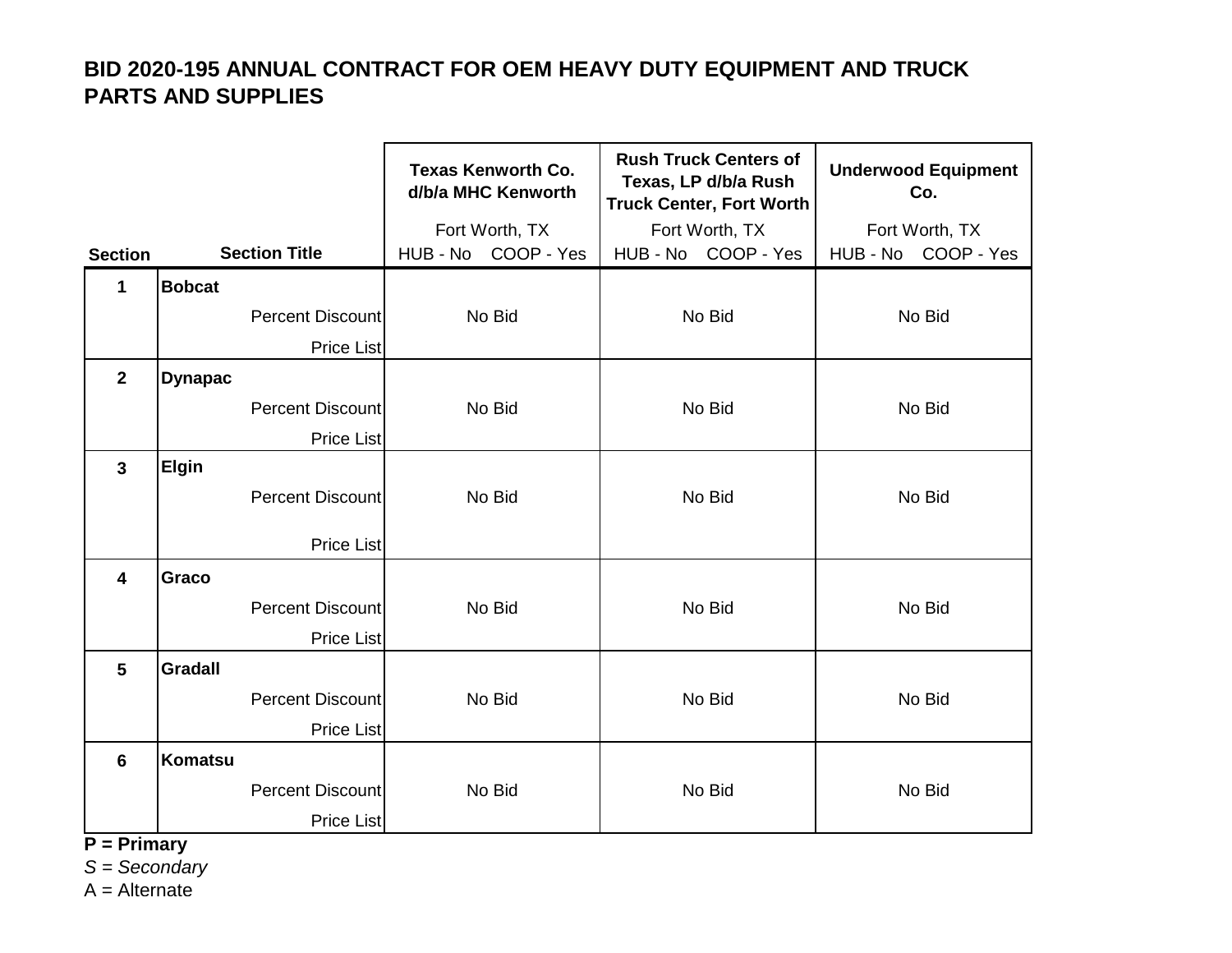|                |                           | <b>Industrial Disposal</b><br><b>Supply Co.</b> | <b>Kinloch Equipment and</b><br>Supply, Inc. | Landmark Equipment Inc. |
|----------------|---------------------------|-------------------------------------------------|----------------------------------------------|-------------------------|
|                |                           | San Antonio, TX                                 | Pasadena, TX                                 | Irving, TX              |
| <b>Section</b> | <b>Section Title</b>      | HUB - No COOP - Yes                             | HUB - No COOP - Yes                          | HUB-No COOP-Yes         |
| $\overline{7}$ | <b>Kenworth</b>           |                                                 |                                              |                         |
|                | Percent Discount          | No Bid                                          | No Bid                                       | No Bid                  |
|                | <b>Price List</b>         |                                                 |                                              |                         |
| 8              | <b>Martin</b>             |                                                 |                                              |                         |
|                | <b>Percent Discount</b>   | No Bid                                          | No Bid                                       | No Bid                  |
|                | <b>Price List</b>         |                                                 |                                              |                         |
| $\mathbf{9}$   | <b>Mercedes Engines</b>   |                                                 |                                              |                         |
|                | <b>Percent Discount</b>   | No Bid                                          | No Bid                                       | No Bid                  |
|                | <b>Price List</b>         |                                                 |                                              |                         |
| 10             | <b>Midland Scientific</b> |                                                 |                                              |                         |
|                | Percent Discount          | No Bid                                          | No Bid                                       | No Bid                  |
|                | <b>Price List</b>         |                                                 |                                              |                         |
| 11             | <b>New Holland</b>        |                                                 |                                              | $\mathsf{P}$            |
|                | Percent Discount          | No Bid                                          | No Bid                                       | 10%                     |
|                | <b>Price List</b>         |                                                 |                                              |                         |
| 12             | <b>Peterbilt</b>          |                                                 |                                              |                         |
|                | Percent Discount          | No Bid                                          | No Bid                                       | No Bid                  |
|                | <b>Price List</b>         |                                                 |                                              |                         |

**P = Primary** 

*S = Secondary*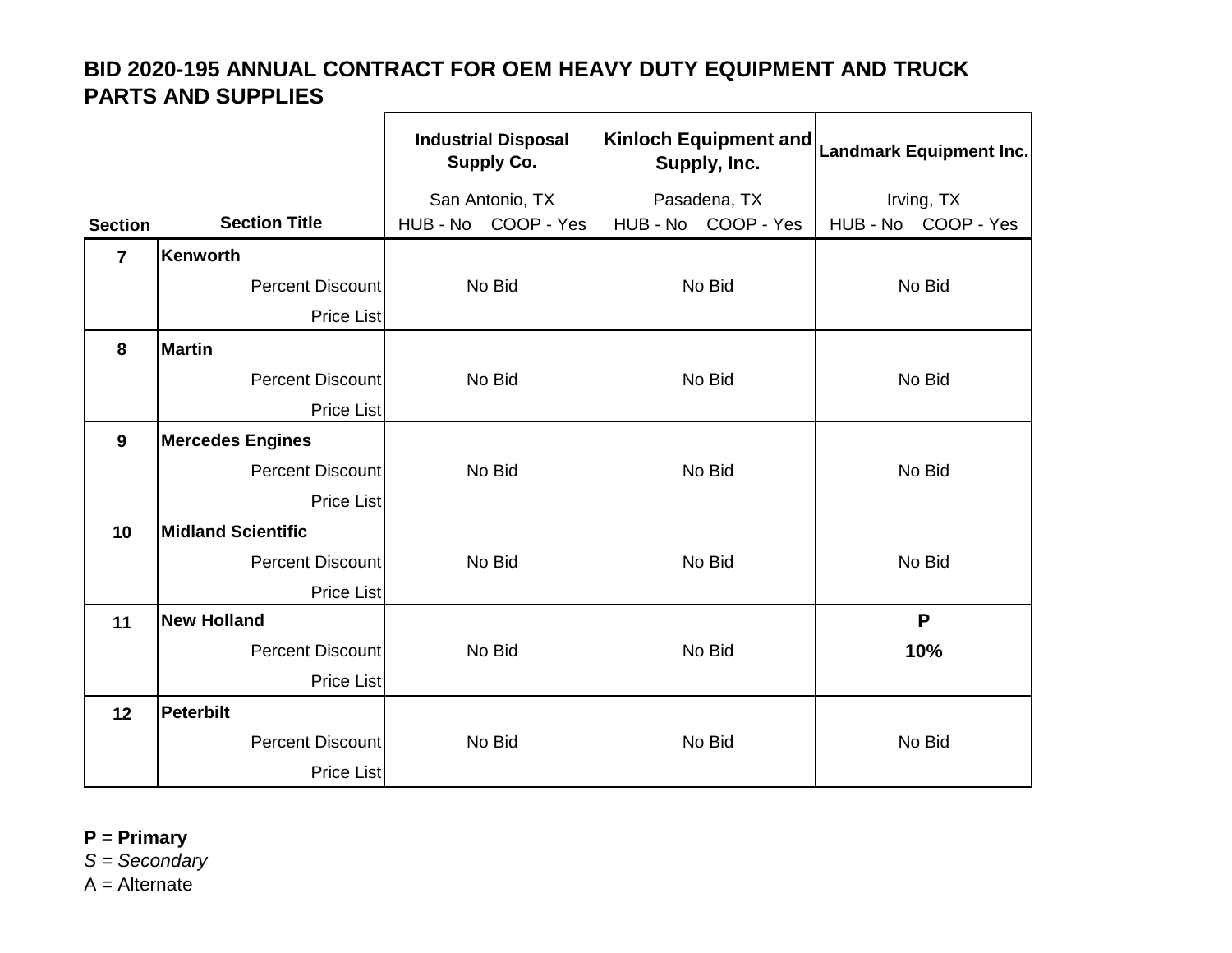$\blacksquare$ 

|                |                           | <b>Texas Kenworth Co.</b><br>d/b/a MHC Kenworth | <b>Rush Truck Centers of</b><br>Texas, LP d/b/a Rush<br><b>Truck Center, Fort Worth</b> | <b>Underwood Equipment</b><br>Co. |
|----------------|---------------------------|-------------------------------------------------|-----------------------------------------------------------------------------------------|-----------------------------------|
|                |                           | Fort Worth, TX                                  | Fort Worth, TX                                                                          | Fort Worth, TX                    |
| <b>Section</b> | <b>Section Title</b>      | HUB - No COOP - Yes                             | HUB - No COOP - Yes                                                                     | HUB-No COOP-Yes                   |
| $\overline{7}$ | Kenworth                  | S                                               | P                                                                                       |                                   |
|                | <b>Percent Discount</b>   | 15%                                             | 25%                                                                                     | No Bid                            |
|                | <b>Price List</b>         | <b>MHC List</b>                                 | <b>Rush Truck Center</b>                                                                |                                   |
| 8              | <b>Martin</b>             |                                                 |                                                                                         |                                   |
|                | Percent Discount          | No Bid                                          | No Bid                                                                                  | No Bid                            |
|                | <b>Price List</b>         |                                                 |                                                                                         |                                   |
| 9              | <b>Mercedes Engines</b>   |                                                 |                                                                                         |                                   |
|                | <b>Percent Discount</b>   | No Bid                                          | No Bid                                                                                  | No Bid                            |
|                | <b>Price List</b>         |                                                 |                                                                                         |                                   |
| 10             | <b>Midland Scientific</b> |                                                 |                                                                                         |                                   |
|                | <b>Percent Discount</b>   | No Bid                                          | No Bid                                                                                  | No Bid                            |
|                | <b>Price List</b>         |                                                 |                                                                                         |                                   |
| 11             | <b>New Holland</b>        |                                                 |                                                                                         |                                   |
|                | Percent Discount          | No Bid                                          | No Bid                                                                                  | No Bid                            |
|                | <b>Price List</b>         |                                                 |                                                                                         |                                   |
| 12             | <b>Peterbilt</b>          | S                                               | $\mathsf{P}$                                                                            |                                   |
|                | Percent Discount          | 15%                                             | 20%                                                                                     | No Bid                            |
|                | <b>Price List</b>         | <b>MHC List</b>                                 | <b>Rush Truck Center</b>                                                                |                                   |

**P = Primary** 

*S = Secondary*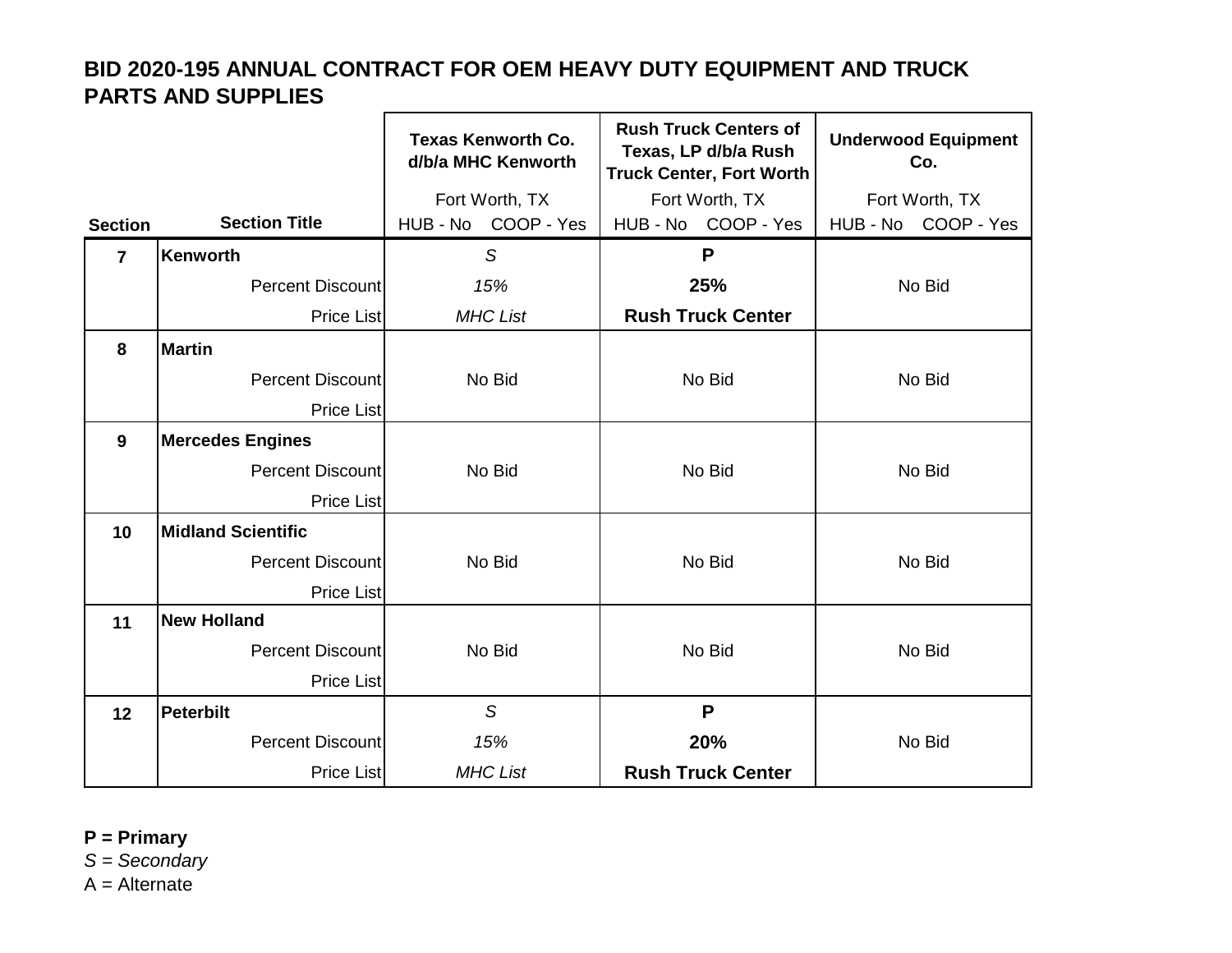|                |                  |                         | <b>Industrial Disposal</b><br><b>Supply Co.</b> | Kinloch Equipment and<br>Supply, Inc. | <b>Landmark Equipment Inc.</b> |
|----------------|------------------|-------------------------|-------------------------------------------------|---------------------------------------|--------------------------------|
|                |                  |                         | San Antonio, TX                                 | Pasadena, TX                          | Irving, TX                     |
| <b>Section</b> |                  | <b>Section Title</b>    | HUB - No COOP - Yes                             | HUB - No COOP - Yes                   | HUB - No COOP - Yes            |
| 13             | <b>Pro-Patch</b> |                         |                                                 |                                       |                                |
|                |                  | <b>Percent Discount</b> | No Bid                                          | No Bid                                | No Bid                         |
|                |                  | <b>Price List</b>       |                                                 |                                       |                                |
| 14             | <b>Roadtec</b>   |                         |                                                 |                                       |                                |
|                |                  | Percent Discount        | No Bid                                          | No Bid                                | No Bid                         |
|                |                  | <b>Price List</b>       |                                                 |                                       |                                |
| 15             | <b>Rosco</b>     |                         |                                                 |                                       |                                |
|                |                  | <b>Percent Discount</b> | No Bid                                          | No Bid                                | No Bid                         |
|                |                  | <b>Price List</b>       |                                                 |                                       |                                |
| 16             | <b>Superior</b>  |                         |                                                 |                                       |                                |
|                |                  | Percent Discount        | No Bid                                          | No Bid                                | No Bid                         |
|                |                  | <b>Price List</b>       |                                                 |                                       |                                |
| 17             | <b>Tiger</b>     |                         |                                                 |                                       |                                |
|                |                  | Percent Discount        | No Bid                                          | No Bid                                | No Bid                         |
|                |                  | <b>Price List</b>       |                                                 |                                       |                                |
| 18             | <b>TYMCO</b>     |                         | P                                               |                                       |                                |
|                |                  | Percent Discount        | 0%                                              | No Bid                                | No Bid                         |
|                |                  | <b>Price List</b>       | <b>Tymco List Price</b>                         |                                       |                                |

**P = Primary** 

*S = Secondary*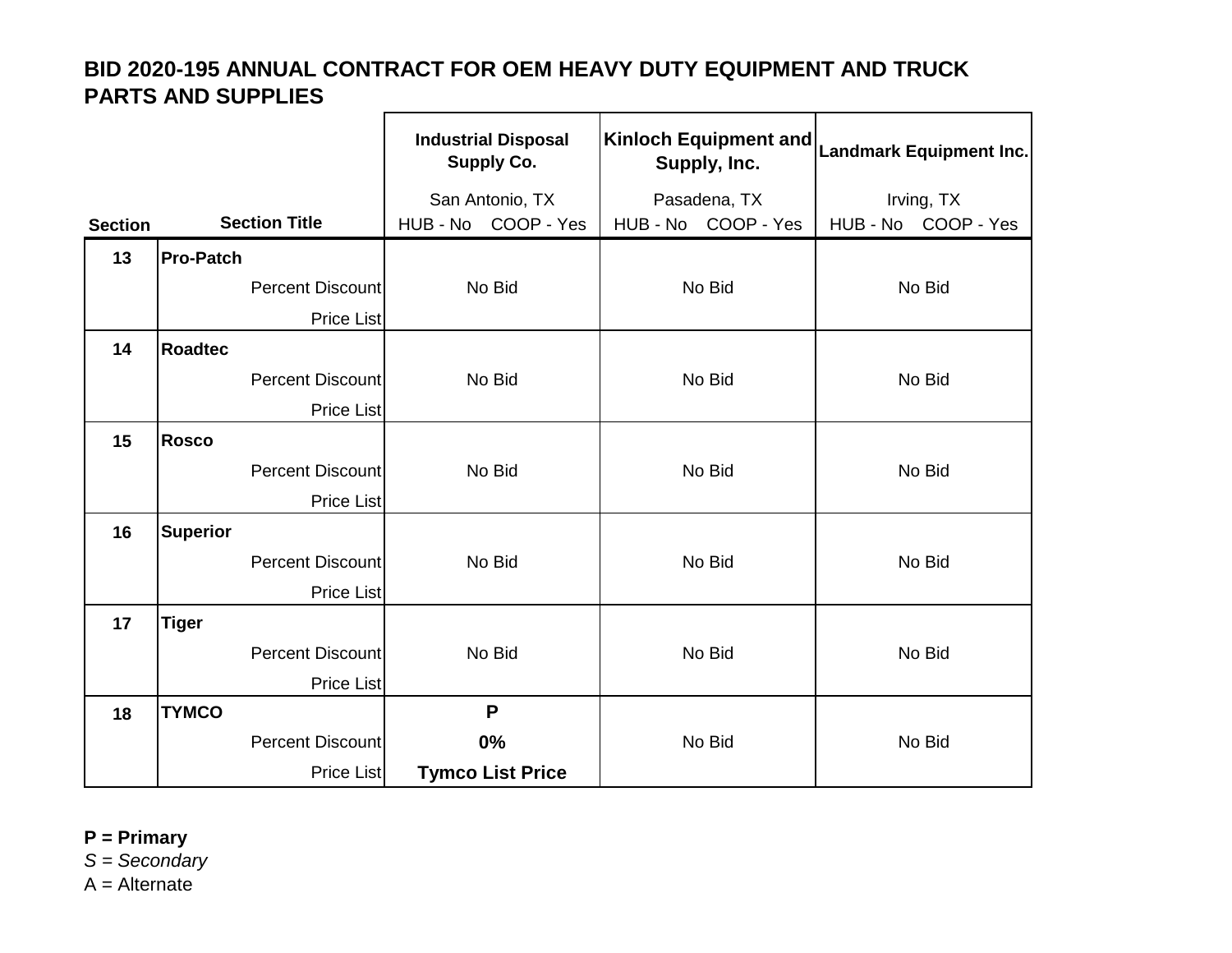|                |                  |                         | <b>Texas Kenworth Co.</b><br>d/b/a MHC Kenworth | <b>Rush Truck Centers of</b><br>Texas, LP d/b/a Rush<br><b>Truck Center, Fort Worth</b> | <b>Underwood Equipment</b><br>Co. |
|----------------|------------------|-------------------------|-------------------------------------------------|-----------------------------------------------------------------------------------------|-----------------------------------|
|                |                  |                         | Fort Worth, TX                                  | Fort Worth, TX                                                                          | Fort Worth, TX                    |
| <b>Section</b> |                  | <b>Section Title</b>    | HUB - No COOP - Yes                             | HUB - No COOP - Yes                                                                     | HUB - No COOP - Yes               |
| 13             | <b>Pro-Patch</b> |                         |                                                 |                                                                                         |                                   |
|                |                  | Percent Discount        | No Bid                                          | No Bid                                                                                  | No Bid                            |
|                |                  | <b>Price List</b>       |                                                 |                                                                                         |                                   |
| 14             | <b>Roadtec</b>   |                         |                                                 |                                                                                         |                                   |
|                |                  | <b>Percent Discount</b> | No Bid                                          | No Bid                                                                                  | No Bid                            |
|                |                  | <b>Price List</b>       |                                                 |                                                                                         |                                   |
| 15             | <b>Rosco</b>     |                         |                                                 |                                                                                         |                                   |
|                |                  | <b>Percent Discount</b> | No Bid                                          | No Bid                                                                                  | No Bid                            |
|                |                  | <b>Price List</b>       |                                                 |                                                                                         |                                   |
| 16             | <b>Superior</b>  |                         |                                                 |                                                                                         | P                                 |
|                |                  | <b>Percent Discount</b> | No Bid                                          | No Bid                                                                                  | 12%                               |
|                |                  | <b>Price List</b>       |                                                 |                                                                                         | <b>Superior 2020</b>              |
| 17             | <b>Tiger</b>     |                         |                                                 |                                                                                         |                                   |
|                |                  | Percent Discount        | No Bid                                          | No Bid                                                                                  | No Bid                            |
|                |                  | <b>Price List</b>       |                                                 |                                                                                         |                                   |
| 18             | <b>TYMCO</b>     |                         |                                                 |                                                                                         |                                   |
|                |                  | Percent Discount        | No Bid                                          | No Bid                                                                                  | No Bid                            |
|                |                  | <b>Price List</b>       |                                                 |                                                                                         |                                   |

**P = Primary** 

*S = Secondary*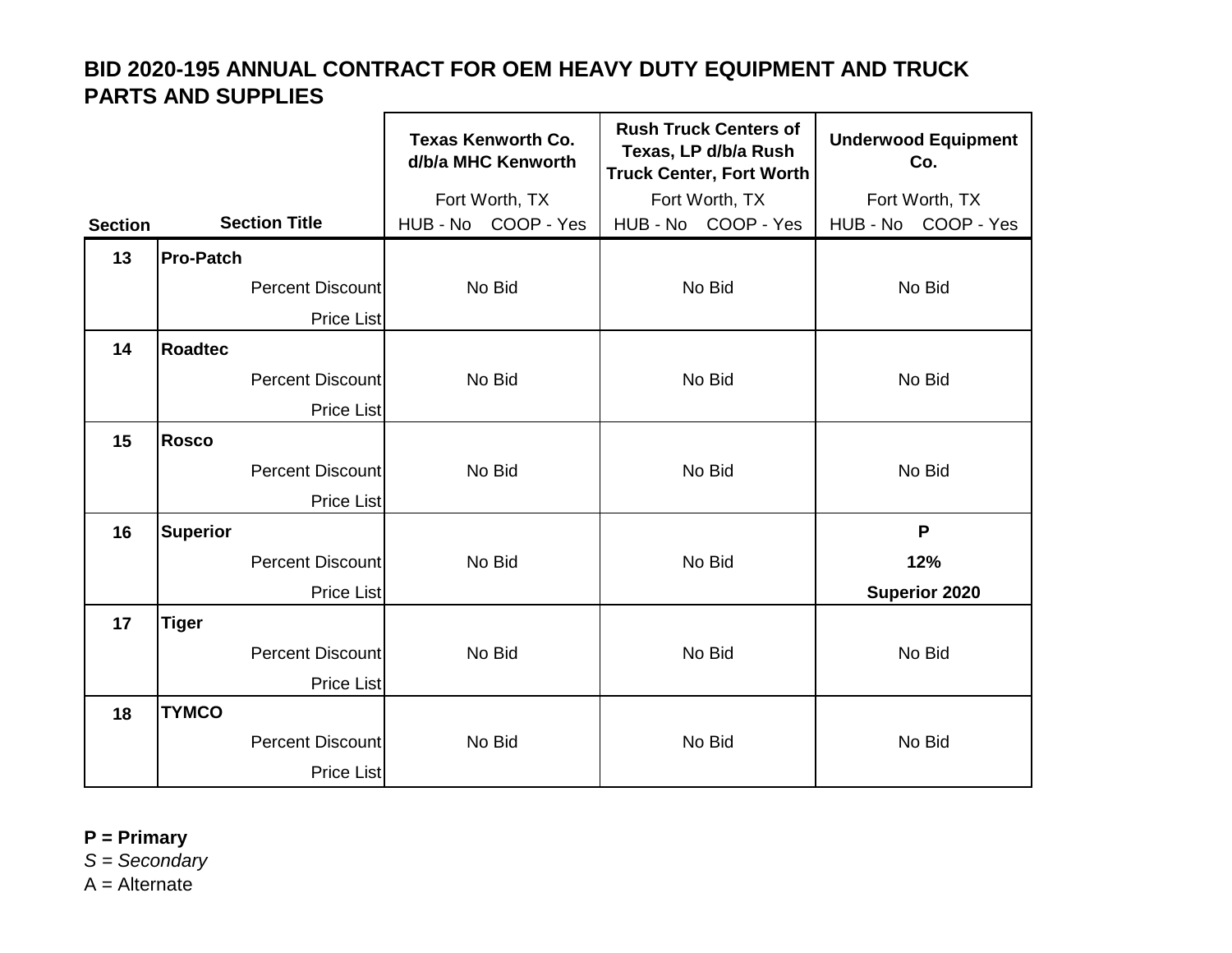|                |                            | <b>Industrial Disposal</b><br><b>Supply Co.</b> | Kinloch Equipment and<br>Supply, Inc. | <b>Landmark Equipment Inc.</b> |
|----------------|----------------------------|-------------------------------------------------|---------------------------------------|--------------------------------|
|                |                            | San Antonio, TX                                 | Pasadena, TX                          | Irving, TX                     |
| <b>Section</b> | <b>Section Title</b>       | HUB - No COOP - Yes                             | HUB - No COOP - Yes                   | HUB - No COOP - Yes            |
| 19             | Vermeer                    |                                                 |                                       |                                |
|                | <b>Percent Discount</b>    | No Bid                                          | No Bid                                | No Bid                         |
|                | Price List                 |                                                 |                                       |                                |
| 20             | <b>Volvo Equipment</b>     |                                                 |                                       |                                |
|                | <b>Percent Discount</b>    | No Bid                                          | No Bid                                | No Bid                         |
|                | Price List                 |                                                 |                                       |                                |
| 21             | <b>Volvo Truck</b>         |                                                 |                                       |                                |
|                | <b>Percent Discount</b>    | No Bid                                          | No Bid                                | No Bid                         |
|                | <b>Price List</b>          |                                                 |                                       |                                |
| 22             | <b>VT Leeboy</b>           |                                                 |                                       |                                |
|                | <b>Percent Discount</b>    | No Bid                                          | No Bid                                | No Bid                         |
|                | <b>Price List</b>          |                                                 |                                       |                                |
| 23             | <b>Wirtgen/Hamm/Vogele</b> |                                                 |                                       |                                |
|                | <b>Percent Discount</b>    | No Bid                                          | No Bid                                | No Bid                         |
|                | <b>Price List</b>          |                                                 |                                       |                                |

**P = Primary**  *S = Secondary*  $A =$  Alternate